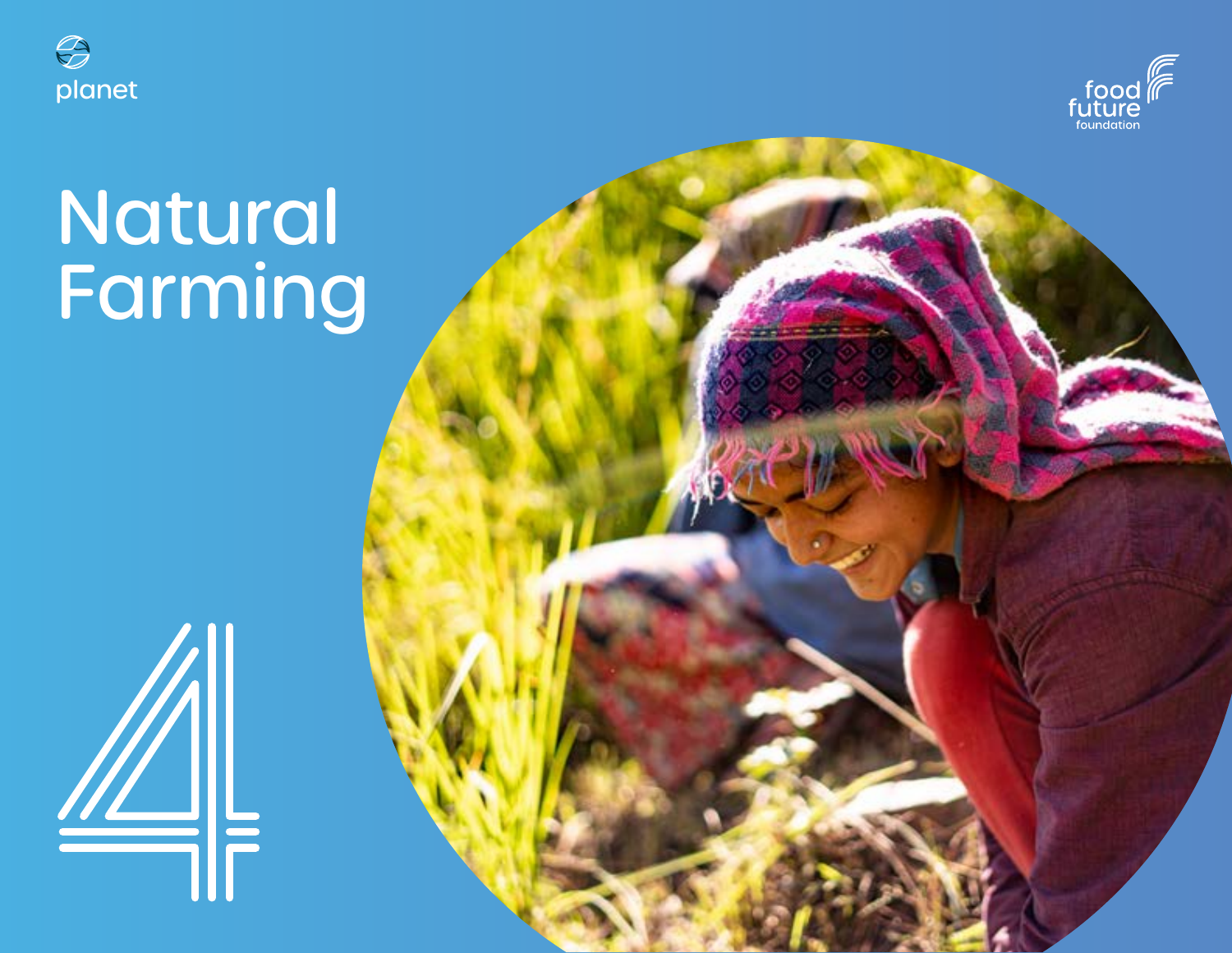



# **Ltionable Area**

transformation of our food system must centre around the socio-cultural itext, focusing primarily on women and small, marginal, and landless ners. The shift must also acknowledge local indigenous knowledge tems and agro-ecosystem complexes.

Liture is a resource-intensive exercise. While entional agriculture has led to approximately doubling Iffer stocking norms of the Public Distribution System and ensured calorie sufficiency, the efficiency of the system to deliver nutritious food sustainably and with vaste has declined. Notably, most of the benefits of istributed crisis are harvested by medium and large rs, leaving the majority of small and marginal rainfed rs at risk.

al farming is a landscape-level agro-ecological ach to sustainably manage natural resources of local, pt agro-ecosystems while eliminating the usage of etic agrochemicals. Natural farming or broader ecology is not a mere change of agricultural practices transformative approach to the relationship between mans, our food production and consumption, and the natural ecosystem. This characteristic feature of al farming suggests that it is not only a technological tion but a paradigmatic shift.



#### **6,52,000 ha**

of area under natural farming across Andhra Pradesh, as of November 20201

### **6,377 ha**

area under natural farming in Himachal Pradesh as of March 2021<sup>2</sup>



**Small, marginal, landless, tribal Farmers** are predominantly adopting natural farming



**6,00,000 Farmers** enrolled in the Andhra Pradesh state programme for natural farming, as of November 20203

### **1,16,700 Farmers**

are practising natural farming under the Himachal Pradesh's Prakritik Kheti Khushhal Kisan Yojna as March 20214



### **All types of crops**

cereals, millets, and cotton to fruits, vegetables, and spices, are cultivated under natural farming

4 Stakeholder Consultation, SNPF, Prakritik Kheti Khushhal Kisan Yojna, Himachal Pradesh.

ls

Source: Lok Sabha 2019; Ministry of Agriculture & Farmers Welfare 2019, RYSS Andhra Pradesh; Khadse et al. 2017

<sup>1</sup> Rythu sadhikara samstha, Andhra Pradesh.

<sup>2</sup> Stakeholder Consultation, SNPF, Prakritik Kheti Khushhal Kisan Yojna, Himachal Pradesh.

<sup>3</sup> Rythu sadhika samstha, Andhra Pradesh.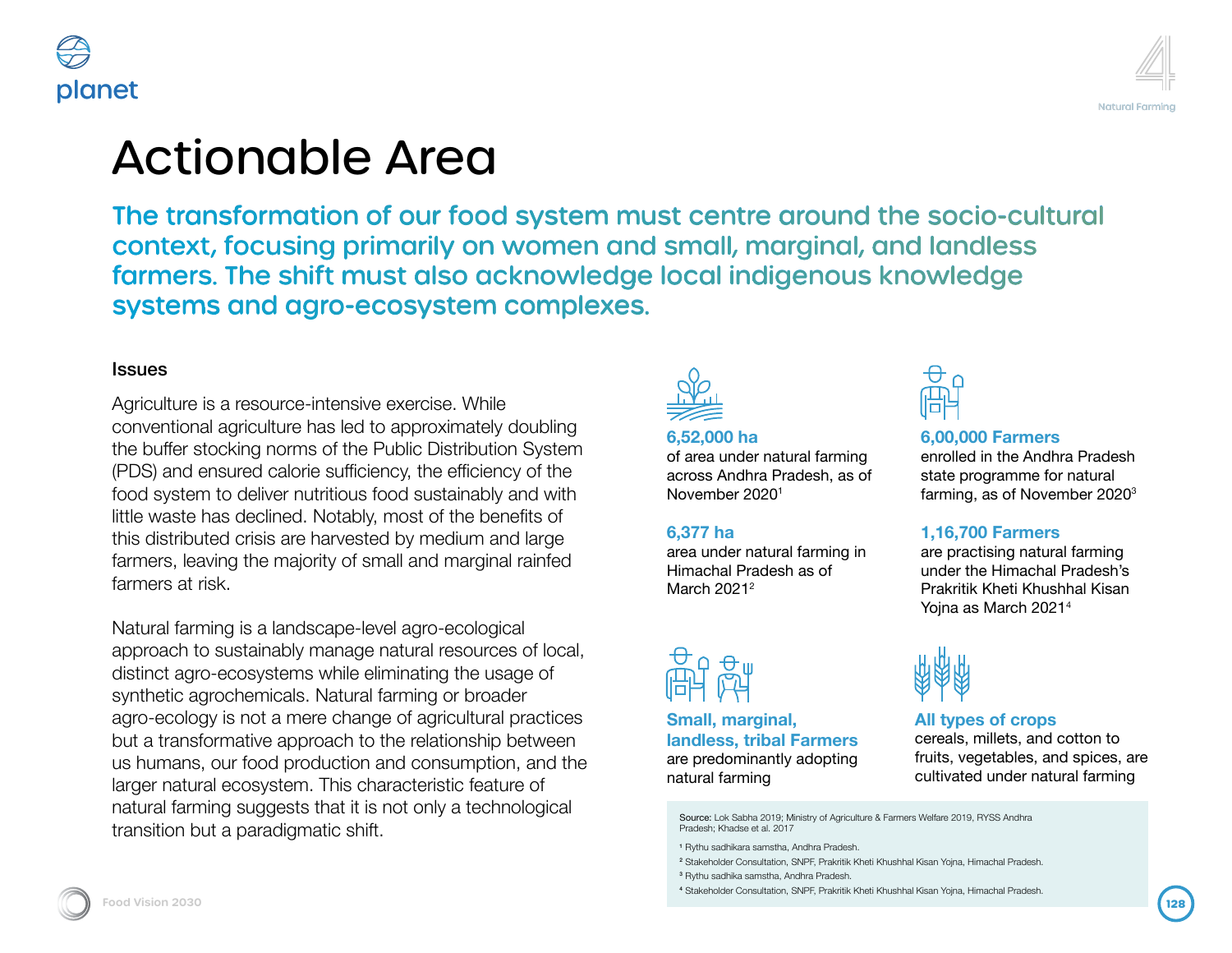

# **Status**

A recent report by the Council on Energy, Environment, and Water (CEEW) on the Status of Sustainable Agriculture in India captures the current scenario of different systems and practices in the domain. A large-scale survey by the National Coalition for Natural Farming suggests that as of 2021, 164 Organisations in 88 districts of India are working with 94,000 farmers to scale natural farming in India. The Himachal Pradesh government indicates the adoption of natural farming by 56,620 farmers and the Andhra Pradesh government of 6 million farmers.



### Government and private sector initiatives

Formulated in 2014-15, the National Mission for Sustainable Agriculture (NMSA) is the Indian Government's flagship policy committed to promulgating sustainable agriculture across the country. Besides NMSA, the Pradhan Mantri Krishi Sinchai Yojana focuses on improving water use efficiency and extending irrigation cover. The Integrated Watershed Management Programme aids in restoring ecological balance by harnessing, conserving, and developing degraded natural resources. In addition to the mentioned policy interventions, numerous civil society organisations (CSOs) are at the forefront of accelerating the efforts of scaling natural farming across the nation by promoting agro-ecological practices.



#### Sustainable agriculture practices and systems in India (2021) - Key statistics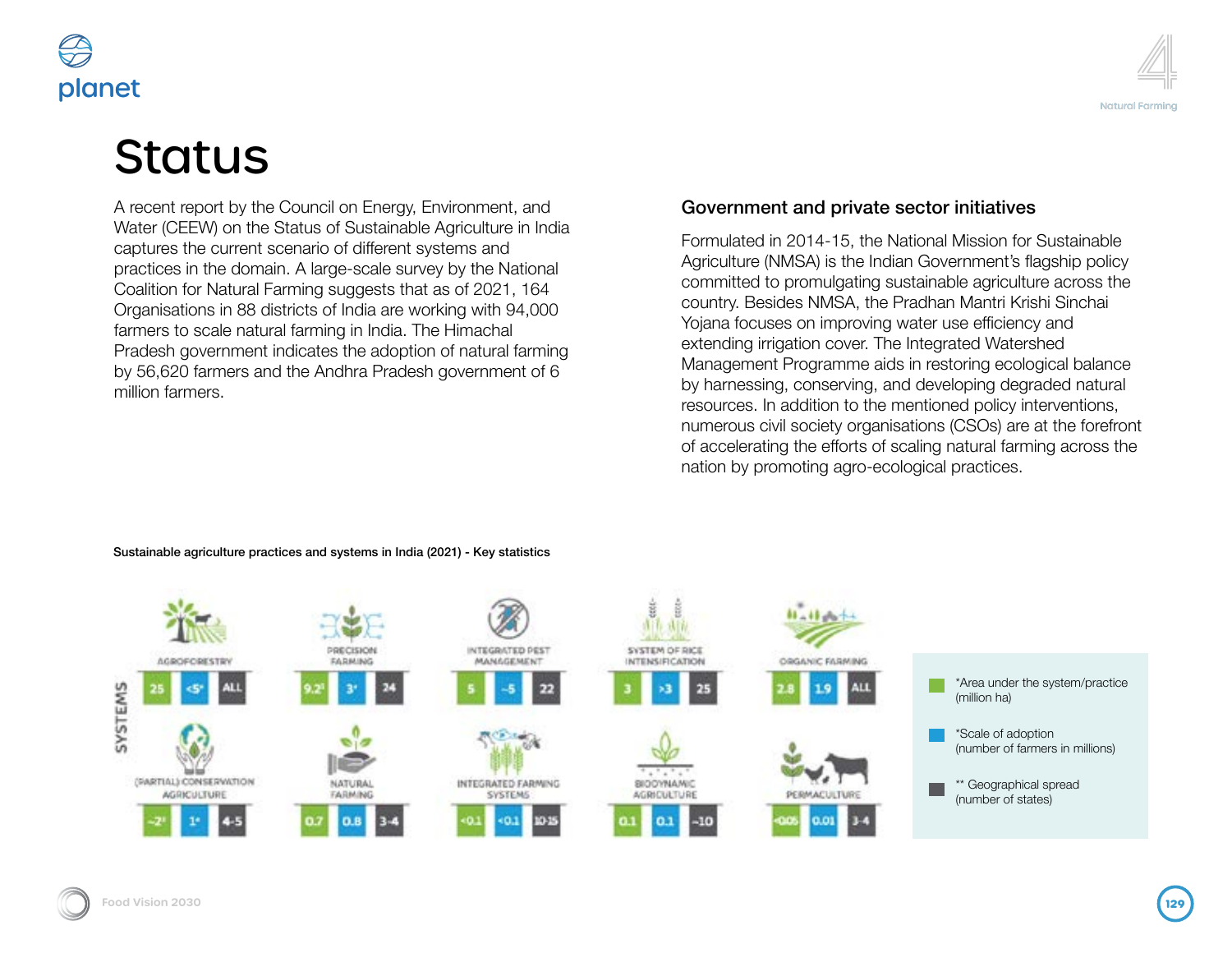

## Vision 2030

Transform the current food production systems based on agro-ecological principles in at least 10% of the country's agricultural area within the next decade.

Adopt a coordinated, comprehensive landscape-level approach that builds the social and natural capital while linking institutions to create a holistic circular bio-economy with communities and existing knowledge systems at the centre.

The National Bureau of Soil Survey & Land Use Planning (NBSSLUP) has divided the country into 20 agro-ecological regions (Sehgal et al. 1992). These 20 agro-ecological regions (AERs) are further sub-divided into 60 sub-regions (AESRs) (Velayutham et al. 1999).

The 20 agro-ecological regions include-

- 1. Western Himalaya (Cold Arid);
- 2. Western Plain, Kutch and Part of Kathiwar Peninsula (Hot Arid);
- 3. Deccan Plateau (400-500 mm rainfall);

4. Northern Plains and Central Highlands including Aravallis;

- 5. Central Highlands (Malwa), Gujarat Plains and Kathiwar Peninsula;
- 6. Deccan Plateau (600-1000 mm rainfall);
- 7. Deccan Plateau (Telangana) and Eastern Ghats; 8. Eastern Ghats, TN Uplands and Deccan Plateau;
- 9. Northern Plains;
- 10. Central Highlands (Malwa, Bundelkhand and Eastern Satpura);
- 11. Eastern Plateau (Chattisgarh); 12. Eastern (Chhota Nagpur) Plateau and Eastern Ghats; 13. Eastern Plain;
- 14. Western Himalayas;
- 15. Bengal and Assam Plains;
- 16. Eastern Himalaya;
- 17. North Eastern Hills (Purvanchal);
- 18. Eastern Coastal Plain; 19. Western Ghats and Coastal Plains;
- 20. Islands of Andaman-Nicobar and Lakshadweep

Natural Farming in Practice



Source: https://pib.gov.in/PressReleaseIframePage.aspx?PRID=1705191

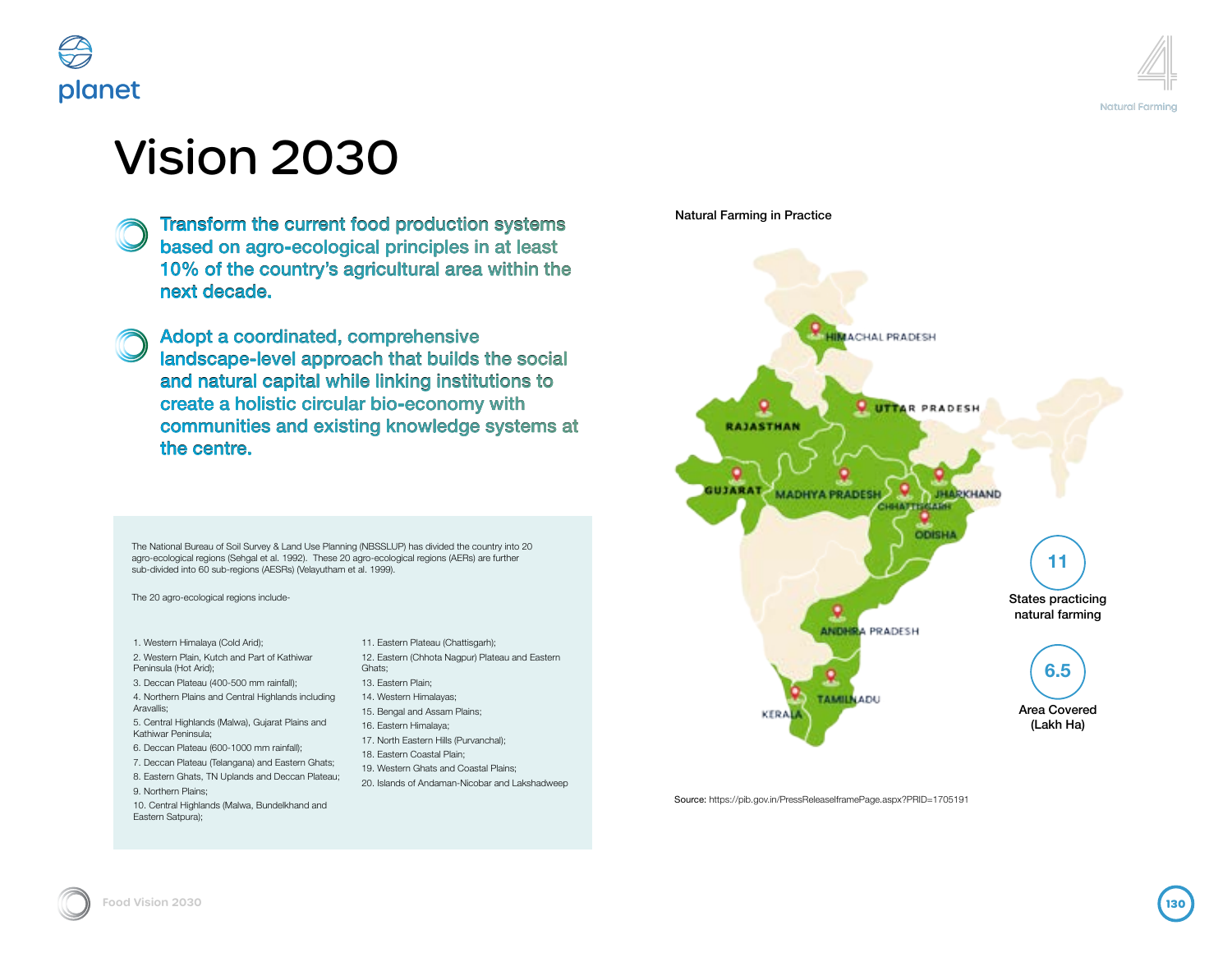



## Pathways



Include natural farming produce in schemes like Mid-Day meal, relief rations, and state-subsidized food.

Mandate a percentage for procurement under the PDS systems and rationing natural farming products to incentivise the consumer for a switch from homogenised food.

Amplify the availability of natural products and reduce the price gap between natural and conventional produce by localized production and consumption.

Encourage individual and collective production of bio-inputs through public policies, improving the availability and affordability and incentivizing their application.

Revamp the fertiliser responsive seed breeding programme to support indigenous, open-pollinated, and locally resilient farmer's varieties.

Expand and diversify the basket of public procurement to include more crops as it can help farmers and regions to implement crop diversity and achieve better nutrition.

Set standards for agro-industries on the pricing of natural produce, preservatives, shelf life, and farm-to-shelve processes.

Evolve standard valuation, certification and payment mechanisms for ecosystem services to prompt farmers towards sustainable and natural farming.